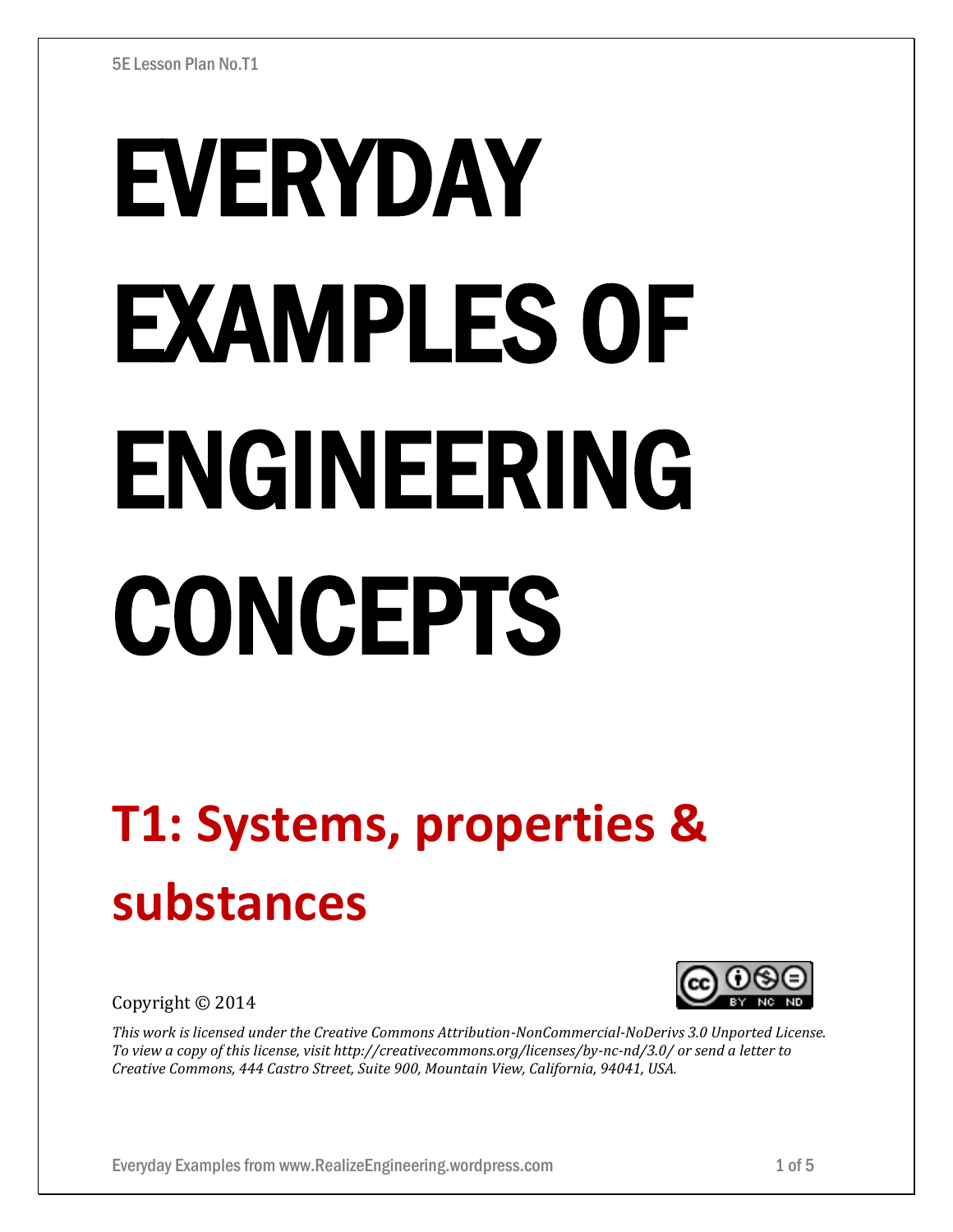*This is an extract from 'Real Life Examples in Thermodynamics: Lesson plans and solutions' edited by Eann A. Patterson, first published in 2010 (ISBN:* 978-0-9842142-1-1*) and contains suggested exemplars within lesson plans for Sophomore Thermodynamics Courses. They were prepared as part of the NSF-supported project (#0431756) entitled: "Enhancing Diversity in the Undergraduate Mechanical Engineering Population through Curriculum Change".* 

### **INTRODUCTION**

#### (from *'Real Life Examples in Thermodynamics: Lesson plans and solutions'*)

These notes are designed to enhance the teaching of a sophomore level course in thermodynamics, increase the accessibility of the principles, and raise the appeal of the subject to students from diverse backgrounds. The notes have been prepared as skeletal lesson plans using the principle of the 5Es: Engage, Explore, Explain, Elaborate and Evaluate. The 5E outline is not original and was developed by the Biological Sciences Curriculum Study<sup>1</sup> in the 1980s from work by Atkin & Karplus<sup>2</sup> in 1962. Today this approach is considered to form part of the constructivist learning theory<sup>3</sup>.

These notes are intended to be used by instructors and are written in a style that addresses the instructor, however this is not intended to exclude students who should find the notes and examples interesting, stimulating and hopefully illuminating, particularly when their instructor is not utilizing them. In the interest of brevity and clarity of presentation, standard derivations, common tables/charts, and definitions are not included since these are readily available in textbooks which these notes are not intended to replace but rather to supplement and enhance. Similarly, it is anticipated that these lesson plans can be used to generate lectures/lessons that supplement those covering the fundamentals of each topic.

This is the third in a series of such notes. The others are entitled 'Real Life Examples in Mechanics of Solids' (ISBN: 978-0-615-20394-2), 'Real Life Examples in Dynamics'(ISBN: 978-0-9842142-0-4).

#### **Acknowledgements**

Many of these examples have arisen through lively discussion in the consortium supported by the NSF grant (#0431756) on "Enhancing Diversity in the Undergraduate Mechanical Engineering Population through Curriculum Change" and the input of these colleagues is cheerfully acknowledged as is the support of National Science Foundation. The comments on an early draft made by Robert D. Handscombe of Handscombe Associates are gratefully acknowledged.

#### Eann A. Patterson

 $\overline{a}$ 

*A.A. Griffith Chair of Structural Materials and Mechanics School of Engineering, University of Liverpool, Liverpool, UK & Royal Society Wolfson Research Merit Award Recipient+*

<sup>&</sup>lt;sup>1</sup> Engleman, Laura (ed.), *The BSCS Story: A History of the Biological Sciences Curriculum Study*. Colorado Springs: BSCS, 2001.

<sup>2</sup> Atkin, J. M. and Karplus, R. (1962). Discovery or invention? *Science Teacher* 29(5): 45.

<sup>3</sup> e.g. Trowbridge, L.W., and Bybee, R.W., *Becoming a secondary school science teacher*. Merrill Pub. Co. Inc., 1990.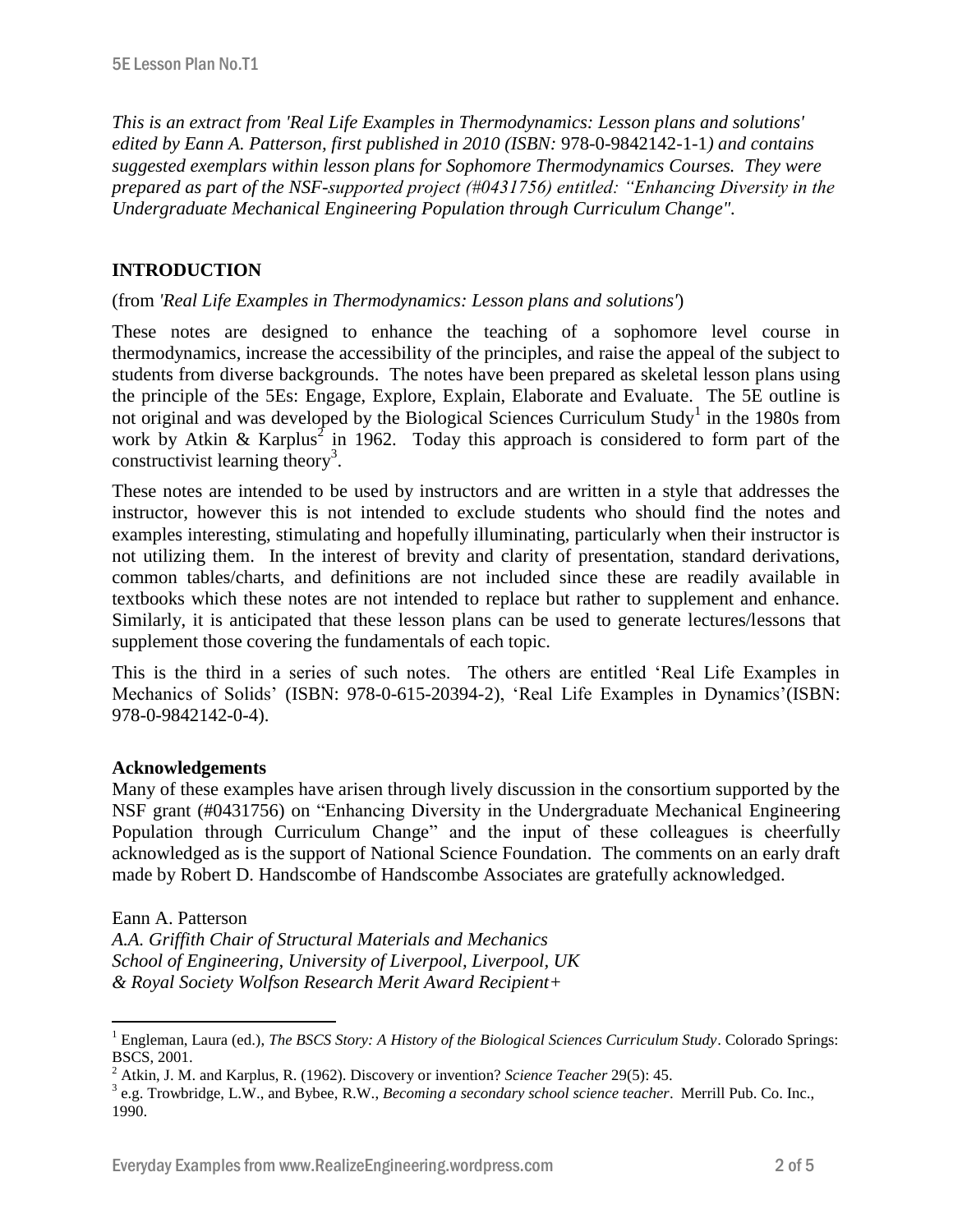#### **FIRST LAW CONCEPTS**

#### 1. Topic**: Systems, properties, & pure substances**

#### **Engage:**

Take a coffee maker (filter machine), flask of water, and, if you have one, a coffee grinder and beans. The coffee grinder will make a lot of noise and the process of grinding beans and preparing the coffee maker to brew coffee should engage the attention of the class.

#### **Explore:**

While preparing to brew your coffee you can discuss closed systems and control volumes (open systems). The filter machine while it is brewing the coffee can be considered a closed system in which no mass is transferred across its boundaries, assuming no steam escapes from it. If you wanted to consider the chemical process in which the coffee is produced then you might define a control volume as the cone containing the coffee grounds, i.e., it has a prescribed boundary across which mass flows (water in and coffee out).



Explain that intensity properties, such as the temperature of the water in the filter machine, are independent of the size or extent of the system; whereas extensive properties such mass are dependent on the extent and size of the system. The coffee is brewed at the same temperature regardless of how much coffee and water you put in the machine. However, the mass of the system is strongly a function of the amount of water and coffee in the closed system.

Note that the filter machine is not in equilibrium during the brewing process because there is a significant temperature gradient. Also, comment on the water being a pure substance, i.e., uniform and invariable composition, whereas the coffee is not a pure substance because its chemical composition will change with a change in phase.

#### **Explain:**

Take an old filter machine into class and remove its base. Explain that there is a hole in the bottom of the reservoir connected via a one-way valve to a pipe that runs under the hot-plate on which the coffee pot sits. The heating element in the hot plate heats the cold water that is supplied by the pipe from the reservoir. Steam forms in the pipe and the bubbles are forced along the pipe and up into the hopper containing the coffee by the increase in pressure caused by the expansion of the heated water. The one-way valve prevents the hot water and steam returning to the reservoir. The rest of the process is driven by gravity as the hot water percolates through the coffee grounds and falls into the coffee pot where it is kept warm by the hot plate.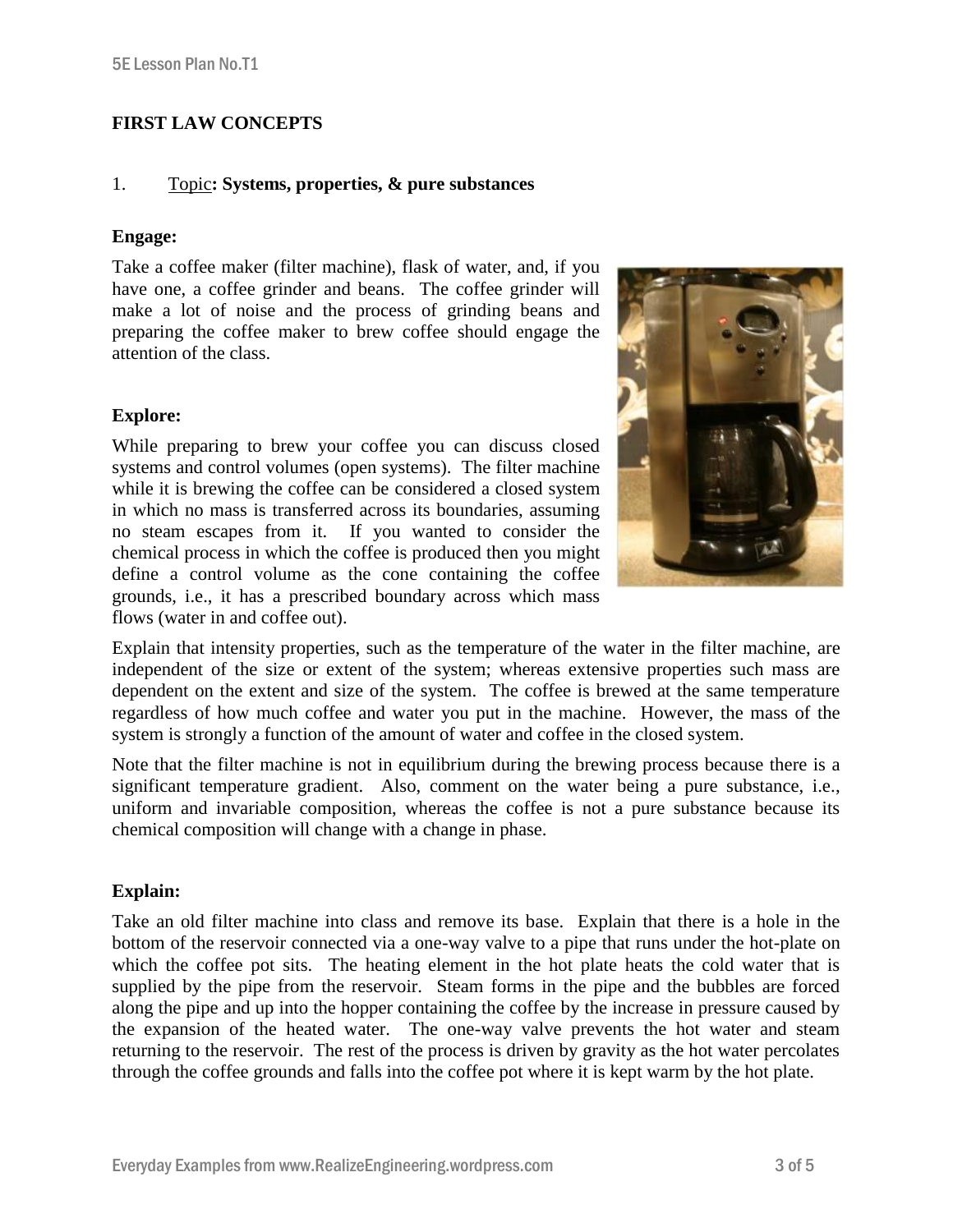#### **Elaborate:**

When the coffee is brewing it drips very slowly into pot; so the flow through the system is slow and, hence, the level of the water in the reservoir drops very slowly. So, if the level of water in the reservoir is nearly constant we can assume that the water in the pipe under the hotplate is being heated at constant pressure. When brewing is started, the temperature will be ambient ( $\approx$ 21<sup>o</sup>C) and the pressure will be 2158N/m<sup>2</sup> (=  $\rho gh = 1000 \times 9.81 \times 0.22$ ) above atmospheric pressure assuming the surface of the water in the reservoir is 22cm above the pipe under the hot plate. On a temperature-volume plot, this state lies somewhere between *1* and *f* (in the *T-v* diagram below) in the compressed liquid phase.

Using thermodynamics tables [\(www.dofmaster.com/steam.html\)](http://www.dofmaster.com/steam.html)<sup>o</sup> it is possible to establish that the specific volume for water at  $p = 101.325 + 2.158 = 103.483$  kPa and T = 21<sup>o</sup>C is  $v =$ 0.0010m<sup>3</sup>/kg with a saturation temperature of 100.5913 °C, i.e. the head of water raises the boiling point,  $(\equiv T_{fg})$  slightly above 100°C.

As heat is transferred to the water in the pipe, at constant pressure, its state moves along *1*-*f* until it reaches *f* when it is saturated water,  $T_{fg} = 100.5913 \text{ °C}$ .

With further heat transfer the water becomes a two-phase, liquid-vapor mixture and its state progresses along *fg* on the *T-v* diagram. In this state the liquid phase is saturated liquid and the vapor phase is saturated vapor; and the mixture begins to move up the pipe and eventually falls on the coffee. The quality of the mixture, *x* is the ratio of the mass of vapor to the total mass of the vapor:

$$
x = \frac{m_{vapor}}{m_{liquid} + m_{vapor}}
$$

Even after moving only 5% of the distance along the *fg* line  $(x = 0.05, T = 100.5913^{\circ}C)$ , the specific volume will have increased from 0.0010 to  $0.0830 \text{ m}^3/\text{kg}$ , according to the thermodynamic steam tables and this expansion is probably sufficient to drive it up the tube to fall onto the coffee.



#### **Evaluate:**

Invite students to attempt the following examples:

#### *Example 1.1*

For the water in the coffer filter machine already discussed, estimate the energy supplied by heating when brewing a cup of coffee.

#### Solution:

 $\overline{a}$ 

Heat transferred to water  $=$  change in internal energy of water

These steam tables are available as a download to your iPod Touch or Phone (price: \$11.99 at time of going to print).